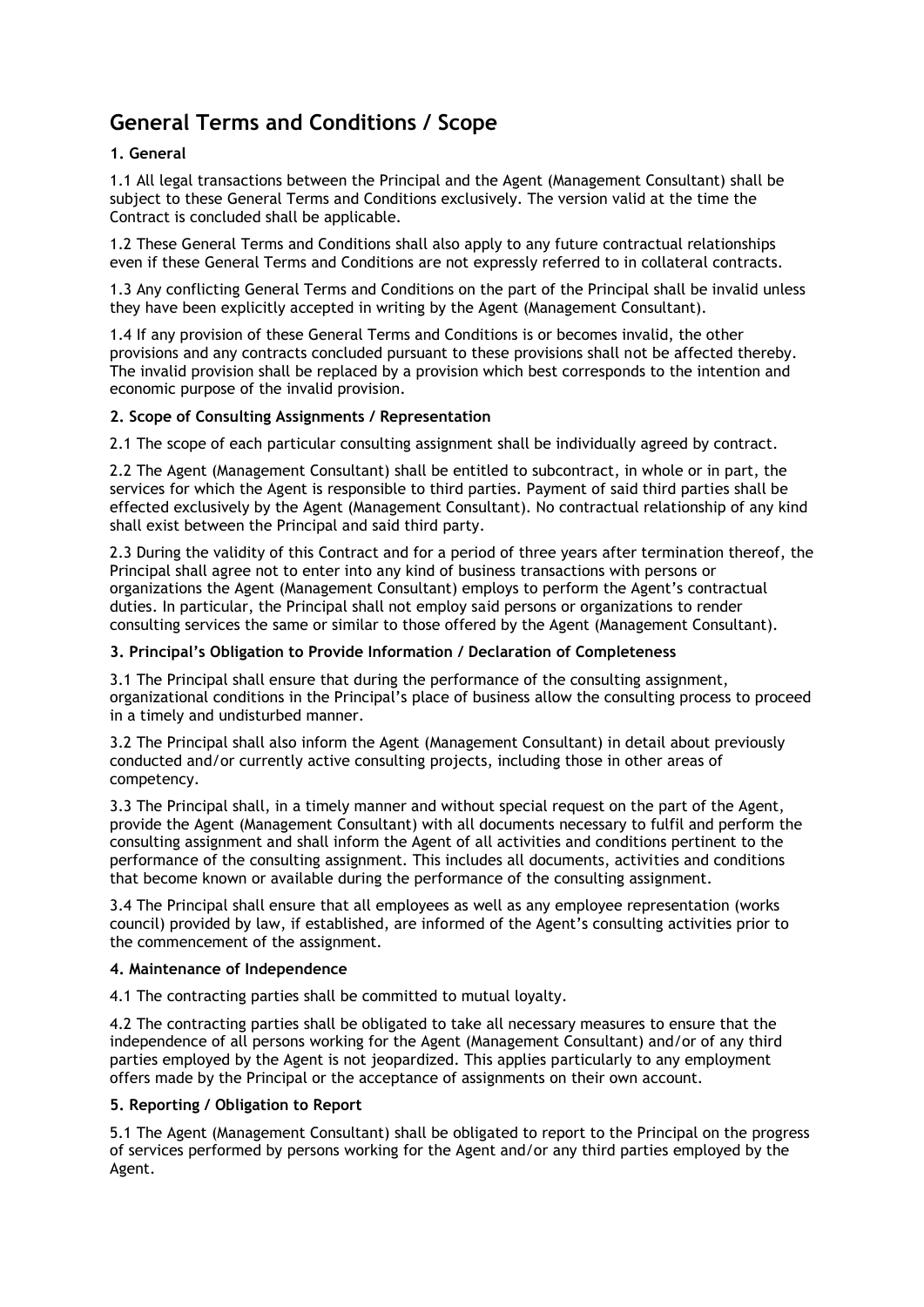5.2 The Agent (Management Consultant) shall deliver the final report in a timely manner, i.e. depending on the type of assignment, two to four weeks after completion of the assignment.

5.3 The Agent (Management Consultant) shall not be bound by directives while performing the agreed service and shall be free to act at the Agent's discretion and under the Agent's own responsibility. The Agent shall not be required to work in a particular place or to keep particular working hours.

## **6. Protection of Intellectual Property**

6.1 The Agent (Management Consultant) shall retain all copyrights to any work done by the Agent and/or by persons working for the Agent and/or by third parties employed by the Agent (including but not limited to tenders, reports, analyses, expert opinions, organization charts, programs, performance descriptions, drafts, calculations, drawings, data media, etc.). During the contract period and after termination thereof, the Principal may use these materials exclusively for the purposes described under the Contract. Therefore, the Principal shall not be entitled to copy or distribute these materials without the explicit consent of the Agent (Management Consultant).

6.2 Any violation of this provision by the Principal shall entitle the Agent (Management Consultant) to prematurely terminate the Contract and to enforce other legal claims, in particular for restraint and/or damages.

#### **7. Warranties**

7.1 The Agent (Management Consultant) shall be entitled and obligated, regardless of fault, to correct any errors and/or inaccuracies in the Agent's work which have become known subsequently. The Agent shall immediately inform the Principal thereof.

7.2 This right of the Principal expires six months after completion of the respective service.

#### **8. Liability / Damages**

8.1 The Agent (Management Consultant) shall be liable to the Principal for damages - with the exception of personal injury – only to the extent that these are the result of serious fault (intention or gross negligence). Correspondingly, this also applies to damages resulting from third parties employed by the Agent.

8.2 Any claim for damages on the part of the Principal may only be enforced by law within six months after those entitled to assert a claim have gained knowledge of the damage and the liable party, but not later than three years after the incident upon which the claim is based.

8.3 The Principal shall furnish evidence of the Agent's fault.

8.4 If the Agent (Management Consultant) performs the required services with the help of third parties, any warranty claims and claims for damages which arise against the third party shall be passed on to the Principal. In this case, the Principal shall primarily refer to the third party.

#### **9. Confidentiality / Data Protection**

9.1 The Agent (Management Consultant) shall be obligated to maintain complete confidentiality concerning all business matters made known to the Agent in the course of services performed, especially trade and company secrets and any other information concerning type and/or scope of business and/or practical activities of the Principal.

9.2 Furthermore, the Agent (Management Consultant) shall be obligated to maintain complete confidentiality towards third parties concerning the content of the work completed, as well as any information and conditions that contributed to the completion of the work, particularly concerning data on the Principal's clients.

9.3 The Agent (Management Consultant) shall not be obligated to maintain confidentiality towards any person working for the Agent or representatives of the Agent. The Agent is required to obligate such persons to maintain complete confidentiality and shall be liable for any violation of confidentiality on their part in the same way as if the Agent had breached confidentiality.

9.4 The obligation to maintain confidentiality shall persist indefinitely even after termination of this Contract.

9.5 The Agent (Management Consultant) shall be entitled to use any personal data entrusted to the Agent for the purposes of the services performed. The Agent (Management Consultant) shall